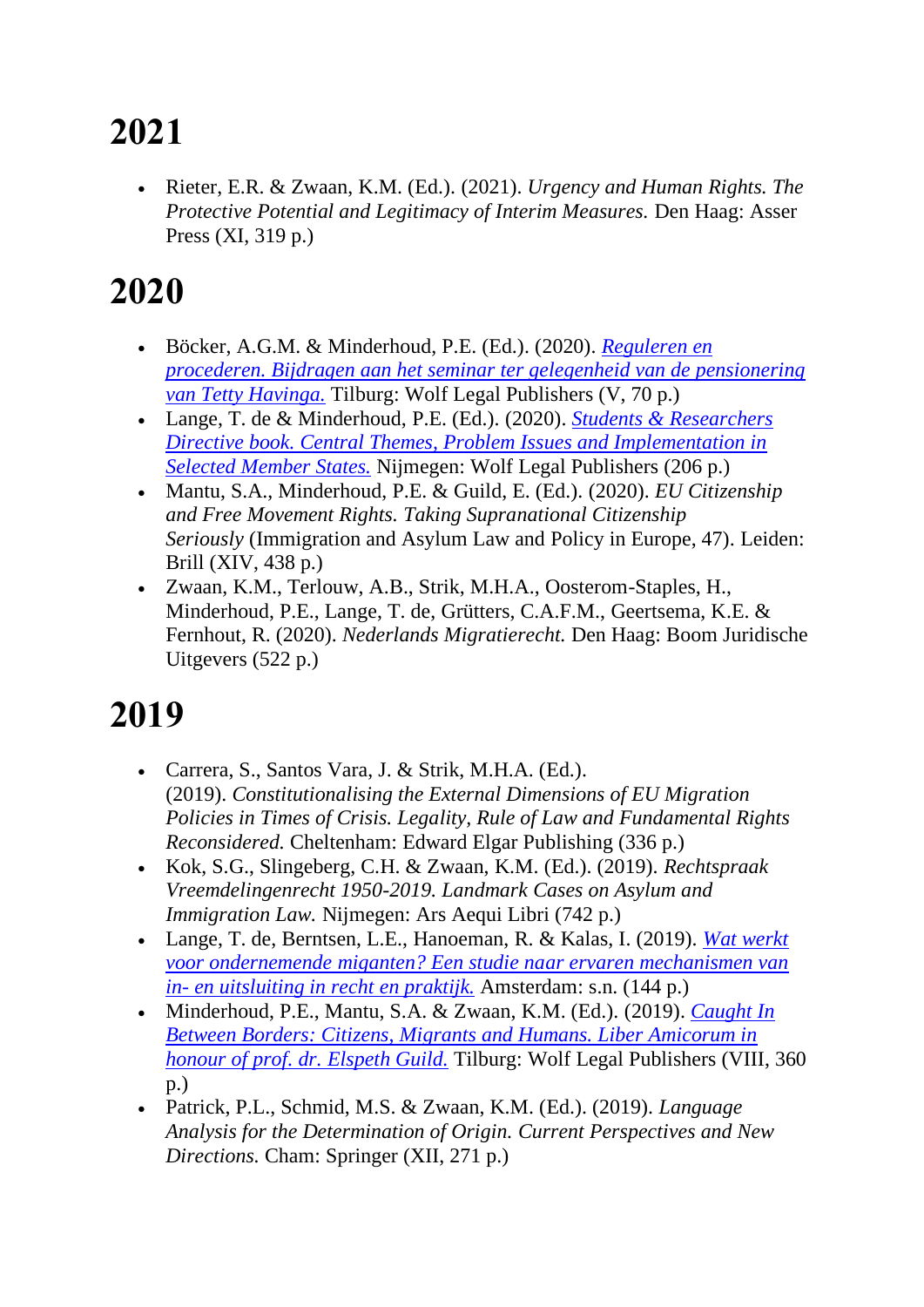- Terlouw, A.B. (2019). *Te gek voor de rechter. Blote billen, boerka's, baarden en bedelaars, wat is normaal?* Utrecht: Het Lichte Werk (300 p.)
- Waele, H.C.F.J.A. de, Krommendijk, J. & Zwaan, K.M. (Ed.). (2019). *[Tien](https://hdl.handle.net/2066/212534)  [jaar EU-Grondrechtenhandvest in Nederland. Een impact assessment.](https://hdl.handle.net/2066/212534)* (Serie staat en recht, 47). Deventer: Wolters Kluwer (328 p.)

- Groot-van Leeuwen, L.E. de, Schlössels, R.J.N., Schutgens, R.J.B., Terlouw, A.B. & Venema, D. (Ed.). (2018). *Het verhaal van de rechter. Over de plaats van de rechter in de literatuur, samenleving en rechtszaal. Liber amicorum voor Hans den Tonkelaar* (Serie staat en recht, 38). Deventer: Wolters Kluwer (VII, 305 p.)
- Grütters, C.A.F.M. & Dzananovic, D. (Ed.). (2018). *[Migration and Religious](http://hdl.handle.net/2066/190454)  [Freedom. Essays on the interaction between religious duty and migration](http://hdl.handle.net/2066/190454)  [law.](http://hdl.handle.net/2066/190454)* Nijmegen: Wolf Legal Publishers (256 p.)
- Minderhoud, P.E. & Lange, T. de (Ed.). (2018). *[The Intra Corporate](https://hdl.handle.net/2066/194519)  [Transferee Directive. Central Themes, Problem Issues and Implementation](https://hdl.handle.net/2066/194519)  [in Selected Member States.](https://hdl.handle.net/2066/194519)* Oisterwijk: Wolf Legal Publishers (204 p.)
- Spek, W.J. van der, Flikweert, E. & Terlouw, A.B. (2018). *[Detentie van](http://hdl.handle.net/2066/183453)  [asielzoekers. Een onderzoek naar de toepassing van artikel 59b](http://hdl.handle.net/2066/183453)  [Vw.](http://hdl.handle.net/2066/183453)* Oisterwijk: Wolf Legal Publishers (XXVIII, 199 p.)
- Zwaan, K.M., Terlouw, A.B., Strik, M.H.A., Oosterom-Staples, H., Lange, T. de, Hart, B. de, Grütters, C.A.F.M. & Fernhout, R. (2018). *Nederlands Migratierecht.* Den Haag: Boom Juridische Uitgevers (549 p.)

- Carrera, S., Geddes, A., Stefan, M. & Guild, E. (Ed.). (2017). *[Pathways](https://www.ceps.eu/system/files/PathwaysLegalMigration_0.pdf)  [towards legal Migration into the EU. Reappraising concepts, trajectories](https://www.ceps.eu/system/files/PathwaysLegalMigration_0.pdf)  [and policies.](https://www.ceps.eu/system/files/PathwaysLegalMigration_0.pdf)* Brussel: CEPS (231 p.)
- Fresnoza-Flot, A. & Ricordeau, G. (2017). *International Marriages and Marital Citizenship. Southeast Asian Women on the Move.* Abingdon: Routledge (204 p.)
- Grütters, C.A.F.M., Mantu, S.A. & Minderhoud, P.E. (Ed.). (2017). *[Migration on the Move. Essays on the Dynamics of](https://hdl.handle.net/2066/173856)  [Migration.](https://hdl.handle.net/2066/173856)* Leiden: Brill (303 p.)
- Guild, E., Grant, S. & Groenendijk, C.A. (2017). *Human Rights of Migrants in the 21st Century.* London: Routledge (96 p.)
- Poméon, A.S. (2017). *[FRONTEX and the EBCGA. A Question of](http://hdl.handle.net/2066/167602)  [Accountability.](http://hdl.handle.net/2066/167602)* (CMR Steenbergen Series). Oisterwijk: Wolf Legal Publishers (189 p.)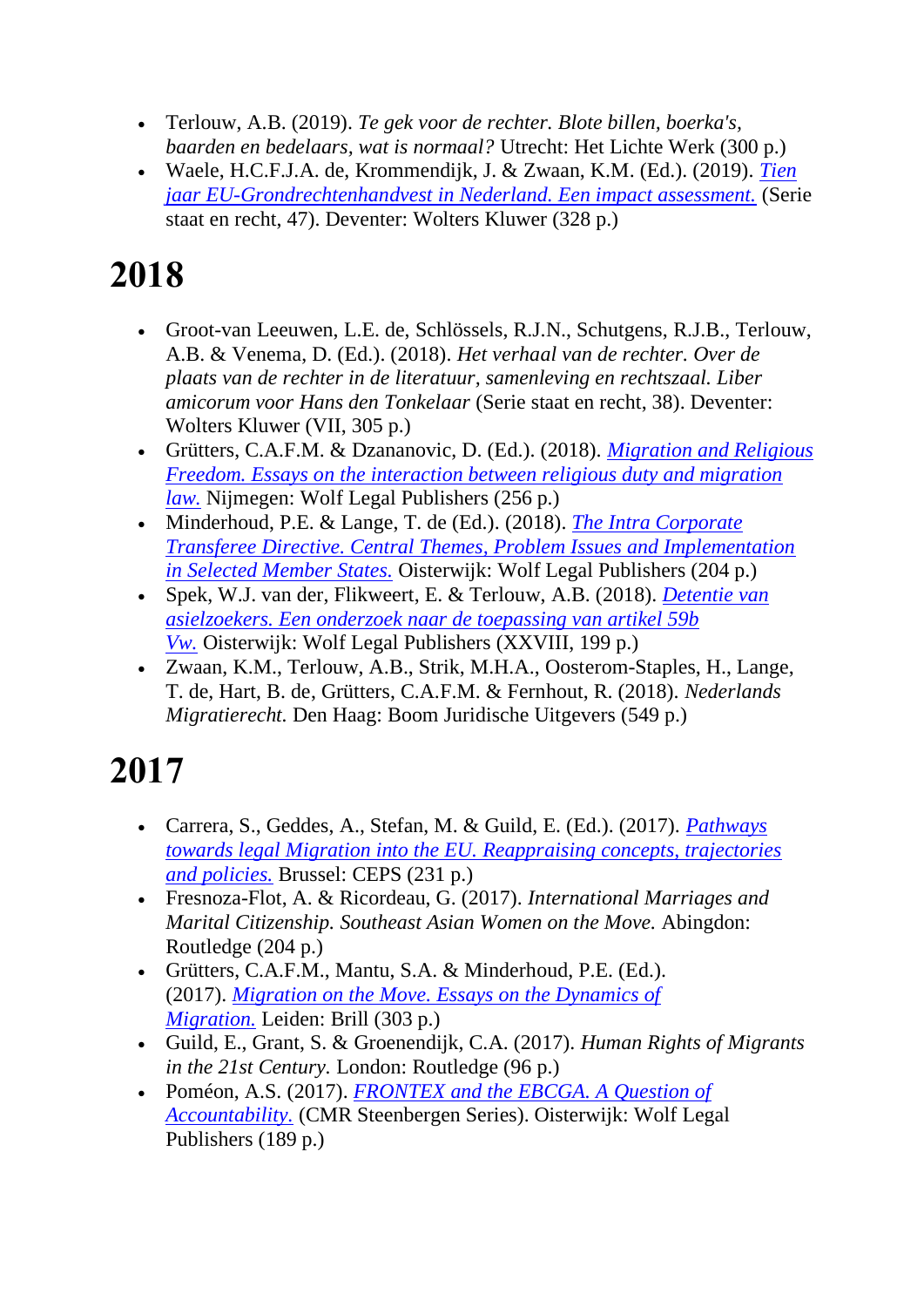- Sonneveld, N. & Lindbekk, M. (2017). *Women Judges in the Muslim World. A Comparative Study of Discourse and Practice.* Leiden: Brill (XXII, 324 p.)
- Sonneveld, N. & Gray, D. (Ed.). (2017). *Women and Social Change in North Africa. What Counts as Revolutionary?* Cambridge: Cambridge University Press (397 p.)
- Verbruggen, P. & Havinga, T. (Ed.). (2017). *Hybridization of food governance. Trends, types and results.* Cheltenham: Edward Elgar (XV, 303 p.) doi: [10.4337/9781785361708](https://doi.org/10.4337/9781785361708)
- Waele, H.C.F.J.A. de (2017). *Legal Dynamics of EU External Relations. Dissecting a Layered Global Player.* Berlin/Heidelberg/New York: Springer (201 p.)

- Carrera, S. & Guild, E. (Ed.). (2016). *[Irregular Migration, Trafficking and](https://www.ceps.eu/system/files/Irregular%20Migration,%20Trafficking%20and%20SmugglingwithCovers.pdf)  [Smuggling of Human Beings. Policy Dilemmas in the EU.](https://www.ceps.eu/system/files/Irregular%20Migration,%20Trafficking%20and%20SmugglingwithCovers.pdf)* Brussel: Centre for European Policy Studies (114 p.)
- Guild, E. (2016). *BREXIT and its Consequences for UK and EU Citizenship or Monstrous Citizenship.* Leiden: Brill (XII, 90 p.)
- Minderhoud, P.E. & Zwaan, K.M. (2016). *[The recast Reception Conditions](http://hdl.handle.net/2066/163420)  [Directive. Central Themes, Problem Issues, and Implementation in Selected](http://hdl.handle.net/2066/163420)  [Member States.](http://hdl.handle.net/2066/163420)* Oisterwijk: Wolf Legal Publishers (193 p.)
- Strik, M.H.A. & Terlouw, A.B. (Ed.). (2016). *CMR spruiten. Veertien portretten van voormalige CMR-promovendi.* Oisterwijk: Wolf Legal Publishers (117 p.)
- Zwaan, K.M., Terlouw, A.B., Strik, M.H.A., Oosterom-Staples, H., Lange, T. de, Krop, P., Hart, B. de, Grütters, C.A.F.M. & Fernhout, R. (2016). *Nederlands Migratierecht.* Den Haag: Boom Juridische Uitgevers (494 p.)

- Baldinger, H.J.M. (2015). *Vertical judicial dialogues in asylum cases. Standards on judicial scrutiny and evidence in international and European asylum law* (Immigration and asylum law and policy in Europe, 36). Leiden: Brill Nijhoff (XIII, 547 p.)
- Battjes, H. & Zwaan, K.M. (Ed.). (2015). *Rechtspraak Vreemdelingenrecht 2014.* Nijmegen: Ars Aequi Libri (540 p.)
- Brinkmann, G., Barwig, K. & Beichel-Benedetti, S. (2015). *Steht das europäische Migrationsrecht unter Druck? HohenheimerTage zum Ausländerrecht 2014* (Schriften zum Migrationsrecht, 19). Baden-Baden: Nomos (234 p.)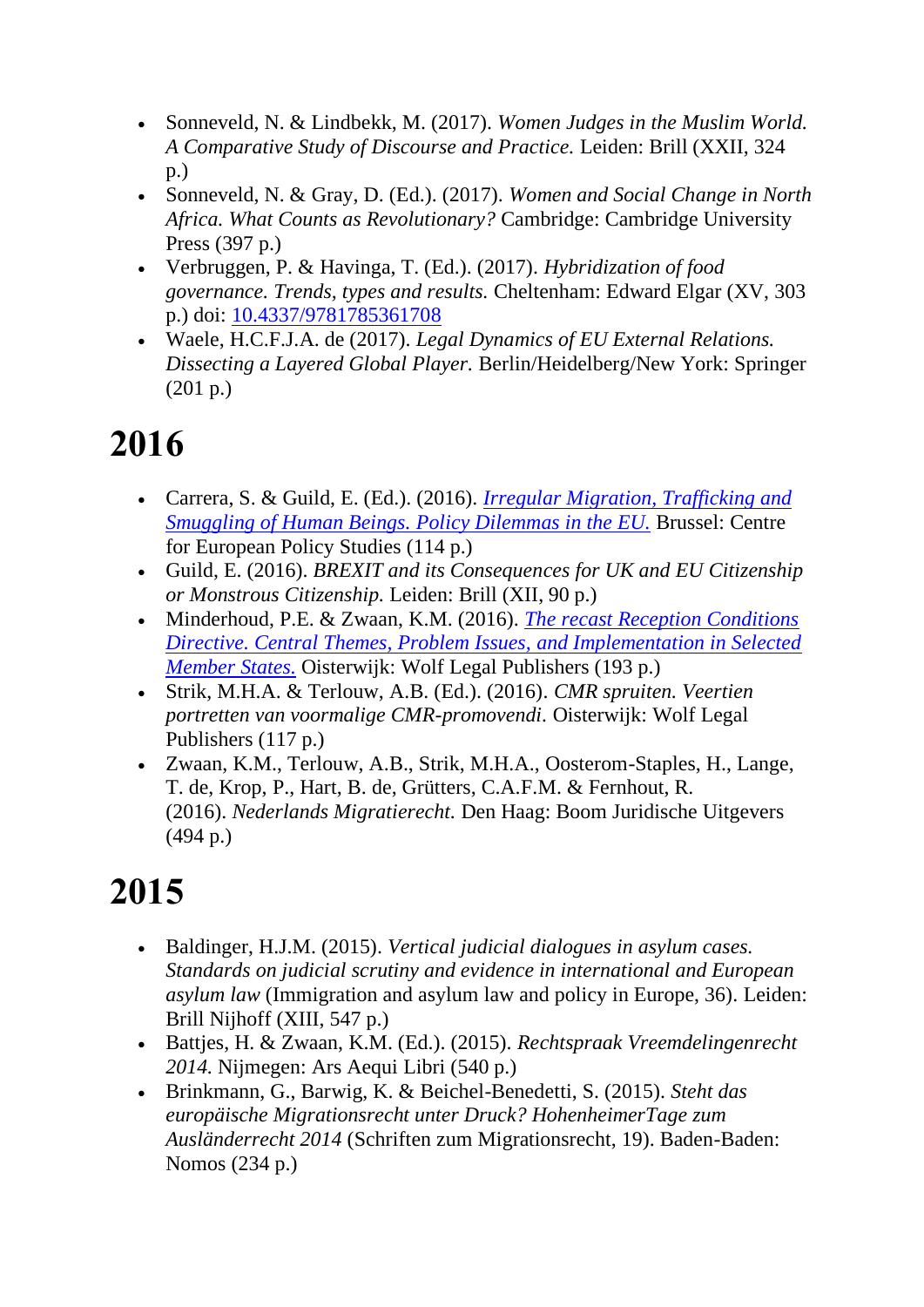- Cahn, C. (2015). *Human Rights, State Sovereignty and medical Ethics. Examining Struggles Around Coercive Sterilisation of Romani Women* (Immigration and Asylum Law and Policy in Europe, 35). Leiden: Brill Nijhoff (XII, 305 p.)
- Davidovic, M. & Terlouw, A.B. (Ed.). (2015). *Diversiteit en Discriminatie. Onderzoek naar processen van in-en uitsluiting.* Amsterdam: Amsterdam University Press (327 p.)
- Gerards, J.H., Waele, H.C.F.J.A. de & Zwaan, K.M. (Ed.). (2015). *Vijf jaar bindend EU-Grondrechtenhandvest. Doorwerking, consequenties, perspectieven* (Serie staat en recht, 26). Deventer: Wolters Kluwer (VI, 563 p.)
- Mantu, S.A. (2015). *Contingent citizenship. The law and practice of citizenship deprivation in international, European and national perspectives* (Immigration and asylum law and policy in Europe, 37). Leiden: Brill Nijhoff (VIII, 385 p.)
- Minderhoud, P.E. & Strik, M.H.A. (Ed.). (2015). *The Single Permit Directive. Central Themes and Problem Issues.* Oisterwijk: Wolf Legal Publishers (90 p.)
- Nagasaka, I. & Fresnoza-Flot, A. (Ed.). (2015). *Mobile childhoods in Filipino transnational families. Migrant children with similar roots in different routes.* Palgrave Macmillan: New York (XVII, 268 p.)
- Peers, S., Moreno-Lax, V., Guild, E. & Garlick, M.V. (2015). *EU Immigration and Asylum Law: (Text and Commentary). Vol. 3 EU Asylum Law* (Immigration and Asylum Law and Policy in Europe). Leiden: Brill (VIII, 674 p.)
- Scholten, S. (2015). *The privatisation of immigration control through carrier sanctions. The role of private transport companies in Dutch and British immigration control.* Leiden: Brill Nijhoff (VII, 312 p.)

- Battjes, H. & Zwaan, K.M. (Ed.). (2014). *Rechtspraak Vreemdelingenrecht 2013.* Nijmegen: Ars Aequi Libri (627 p.)
- Besselsen, E. & Hart, B. de (2014). *De verblijfsrechtelijke consequenties van de Wet Inburgering. Een onderzoek naar de ervaringen van migranten in Amsterdam.* Oisterwijk: Wolf Legal Publishers (VII, 92 p.)
- Brinkmann, G., Barwig, K. & Beichel-Benedetti, S. (2014). *Freiheit. Hohenheimer Tage zum Ausländerrecht 2013.* Baden Baden: Nomos (257 p.)
- Grütters, C.A.F.M., Fernhout, R., Groenendijk, C.A., Hekman, A.H., Kullmann, M., Minderhoud, P.E., Oers, R. van, Strik, M.H.A. & Zwaan, K.M. (Ed.). (2014). *Migratierecht* (Boom Basics). Den Haag: Boom Juridische uitgevers (256 p.)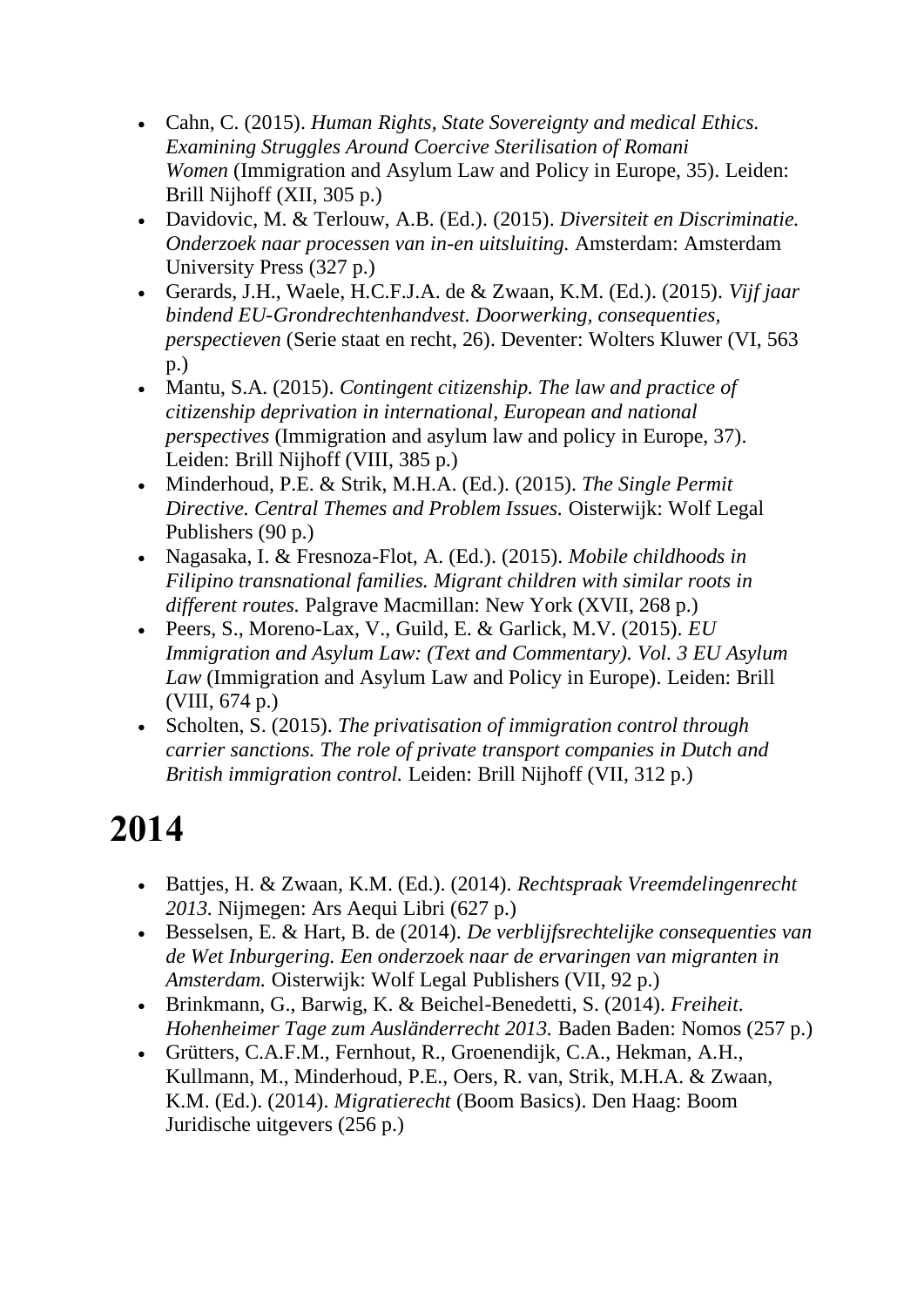- Guild, E., Carrera, S. & Eisele, K. (2014). *[Rethinking the attractiveness of](http://www.ceps.eu/system/files/RETHINKING%20LABOUR%20IMMIGRATION%20POLICIES_withcover_0.pdf)  [the EU Labour Market. Comparative perspectives on the EU, US and](http://www.ceps.eu/system/files/RETHINKING%20LABOUR%20IMMIGRATION%20POLICIES_withcover_0.pdf)  [Canada.](http://www.ceps.eu/system/files/RETHINKING%20LABOUR%20IMMIGRATION%20POLICIES_withcover_0.pdf)* Brussel: CEPS (160 p.)
- Guild, E., Peers, S. & Tomkin, J. (2014). *The EU Citizenship Directive. A Commentary.* New York: Oxford University Press (XXIII, 334 p.)
- Guild, E., Gortázar Rotaeche, C.J. & Kostakopoulou, D. (2014). *The Reconceptualizing of European Union Citizenship* (Immigration and Asylum Law and Policy in Europe, 33). Leiden: Brill Nijhoff (XVII, 405 p.)
- Hart, B. de (2014). *Unlikely couples. Regulating mixed sex and marriage from the Dutch colonies to European Migration Law.* Oisterwijk: Wolf Legal Publishers (66 p.)
- Helsloot, I., Schmidt, A.J., Tholen, J.H.M.M., Vries, D.D.J. de, Grütters, C.A.F.M. & Vries, M.S. de (2014). *Evaluatie wet justitiële en strafvorderlijke gegevens.* Amsterdam: Boom/Lemma (147 p.)

- Battjes, H. & Zwaan, K.M. (Ed.). (2013). *Rechtspraak Vreemdelingenrecht 2012.* Nijmegen: Ars Aequi Libri (XX, 711 p.)
- Böcker, A.G.M. & Terlouw, A.B. (2013). *De gelaagdheid van de vreemdelingenregelgeving in historisch en vergelijkend perspectief* (Serie Staat en Recht, 15). Deventer: Kluwer (XII, 227 p.)
- Brinkmann, G., Barwig, K. & Beichel-Benedetti, S. (2013). *Solidarität. Hohenheimer Tage zum Ausländerrecht 2012.* Baden Baden: Nomos (439 p.)
- Carrera, S., Guild, E. & Hernanz, N. (2013). *[The Triangular Relationship](http://www.ceps.be/book/triangular-relationship-between-fundamental-rights-democracy-and-rule-law-eu-towards-eu-copenha)  [between Fundamental Rights, Democracy and the Rule of Law in the EU](http://www.ceps.be/book/triangular-relationship-between-fundamental-rights-democracy-and-rule-law-eu-towards-eu-copenha)  Towards an [EU Copenhagen Mechanism.](http://www.ceps.be/book/triangular-relationship-between-fundamental-rights-democracy-and-rule-law-eu-towards-eu-copenha)* (CEPS paperbacks). Brussel: Centre for European Policy Studies (101 p.)
- Groenendijk, C.A., Hoffman, H. & Luiten, M. (2013). *Das Assoziationsrecht EWG/Türkei. Rechte türkischer Staatsangehöriger in der EuGH-Rechtsprechung.* Baden Baden: Nomos (126 p.)
- Groenendijk, C.A., Guild, E., Mantu, S.A., Minderhoud, P.E., Terlouw, A.B. & Zwaan, K.M. (Ed.). (2013). *[Issues that matter. Mensenrechten,](https://hdl.handle.net/2066/119693)  [minderheden en migranten. Liber Amicorum prof. mr. R.](https://hdl.handle.net/2066/119693)  [Fernhout.](https://hdl.handle.net/2066/119693)* Oisterwijk: Wolf Legal Publishers (VIII, 384 p.)
- Groenendijk, C.A. (Ed.). (2013). *Sdu Commentaar Europees Migratierecht.* Den Haag: Sdu Uitgevers (1945 p.)
- Grütters, C.A.F.M. & Strik, M.H.A. (2013). *[The Blue Card Directive.](https://hdl.handle.net/2066/115936)  [Central Themes, Problem Issues, and implementation in Selected Member](https://hdl.handle.net/2066/115936)  [States.](https://hdl.handle.net/2066/115936)* Oisterwijk: Wolf legal publishers (XI, 99, [13] p.)
- Guild, E., Carrera, S. & Eisele, K. (2013). *Social Benefits and Migration. A Contested Relationship and Policy Challenge in the EU.* Brussel: Centre for European Policy Studies (XII, 152 p.)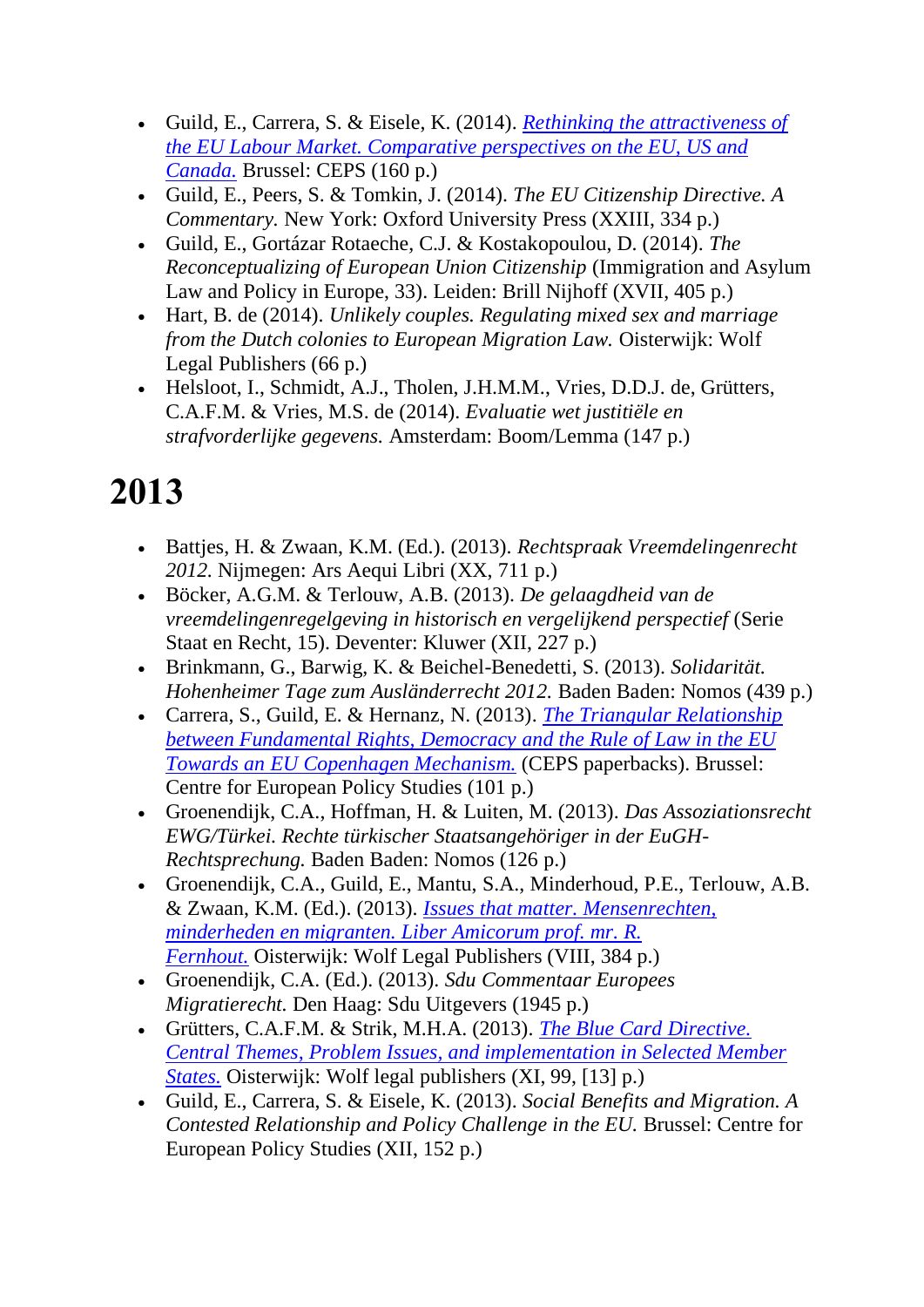- Guild, E., Bigo, D. & Carrera, S. (2013). *Foreigners, Refugees or Minorities? Rethinking People in the Context of Border Controls and Visas.* Farnham: Ashgate (XIV, 258 p.)
- Hart, B. de, Rossum, W. van & Sportel, I.D.A. (Ed.). (2013). *[Law in the](http://opo.iisj.net/index.php/osls/issue/view/27)  [Everyday Lives of Transnational Families.](http://opo.iisj.net/index.php/osls/issue/view/27)* (Onati socio-legal series, vol. 3, nr 6). Oñati: Oñati International Institute for the Sociology of Law (1135 p.)
- Strik, M.H.A., Hart, B. de & Nissen, E.J.W. (2013). *[Family Reunification. A](https://hdl.handle.net/2066/126552)  [barrier or facilitator of integration?](https://hdl.handle.net/2066/126552)* Nijmegen: Wolf Legal Publishers (117 p.)
- Terlouw, A.B. & Vooren, S. van der (2013). *Achter geestelijken. Beroepsgenoten aan het woord* (Curriculum Vitae reeks, 3). Utrecht: Het lichte werk (156 p.)

- Battjes, H. & Zwaan, K.M. (Ed.). (2012). *Rechtspraak vreemdelingenrecht 2011.* Nijmegen: Ars Aequi Libri (734 p.)
- Grütters, C.A.F.M., Zwaan, K.M., Fernhout, R., Groenendijk, C.A., Hekman, A.H., Kullmann, M., Luiten, M., Minderhoud, P.E., Oers, R. van & Strik, M.H.A. (Ed.). (2012). *Migratierecht* (Boom Basics). Den Haag: Boom Juridische uitgevers (236 p.)
- Hart, B. de (2012). *Een tweede paspoort. Dubbele nationaliteit in de Verenigde Staten, Duitsland en Nederland.* Amsterdam: Amsterdam University Press (344 p.)
- Minderhoud, P.E. & Guild, E. (2012). *The First Decade of EU Migration and Asylum Law* (Immigration and Asylum Law and Policy in Europe, 24). Leiden: Martinus Nijhoff (XVI, 485 p.)
- Peers, S., Guild, E. & Tomkin, J. (2012). *EU Immigration and Asylum Law: (Text and Commentary). Vol. 1 Visas and Border Controls* (Immigration and Asylum Law and Policy in Europe, 27). Leiden: Nijhoff (VIII, 411 p.)
- Peers, S., Guild, E., Acosta Arcarazo, D., Groenendijk, C.A. & Moreno-Lax, V. (2012). *EU Immigration and Asylum Law: (Text and Commentary). Vol. 2 EU Immigration Law* (Immigration and Asylum Law and Policy in Europe, 28). Leiden: Nijhoff (VIII, 589 p.)
- Sonneveld, N. (2012). *Khul' Divorce in Egypt. Public Debates, Judicial Practices, and Everyday Life.* Cairo: The American University in Cairo Press (XV, 229 p.)
- Strik, M.H.A. & Pascouau, Y. (2012). *Which Integration for Migrants? Interaction Between the EU and its Member States.* Nijmegen Legal Publishers: Wolf (XVI, 409 p.)
- Terlouw, A.B. & Vooren, S. van der (2012). *Achter onderwijzers. Beroepsgenoten aan het woord* (Curriculum Vitae reeks, 2). Utrecht: Het lichte werk (164 p.)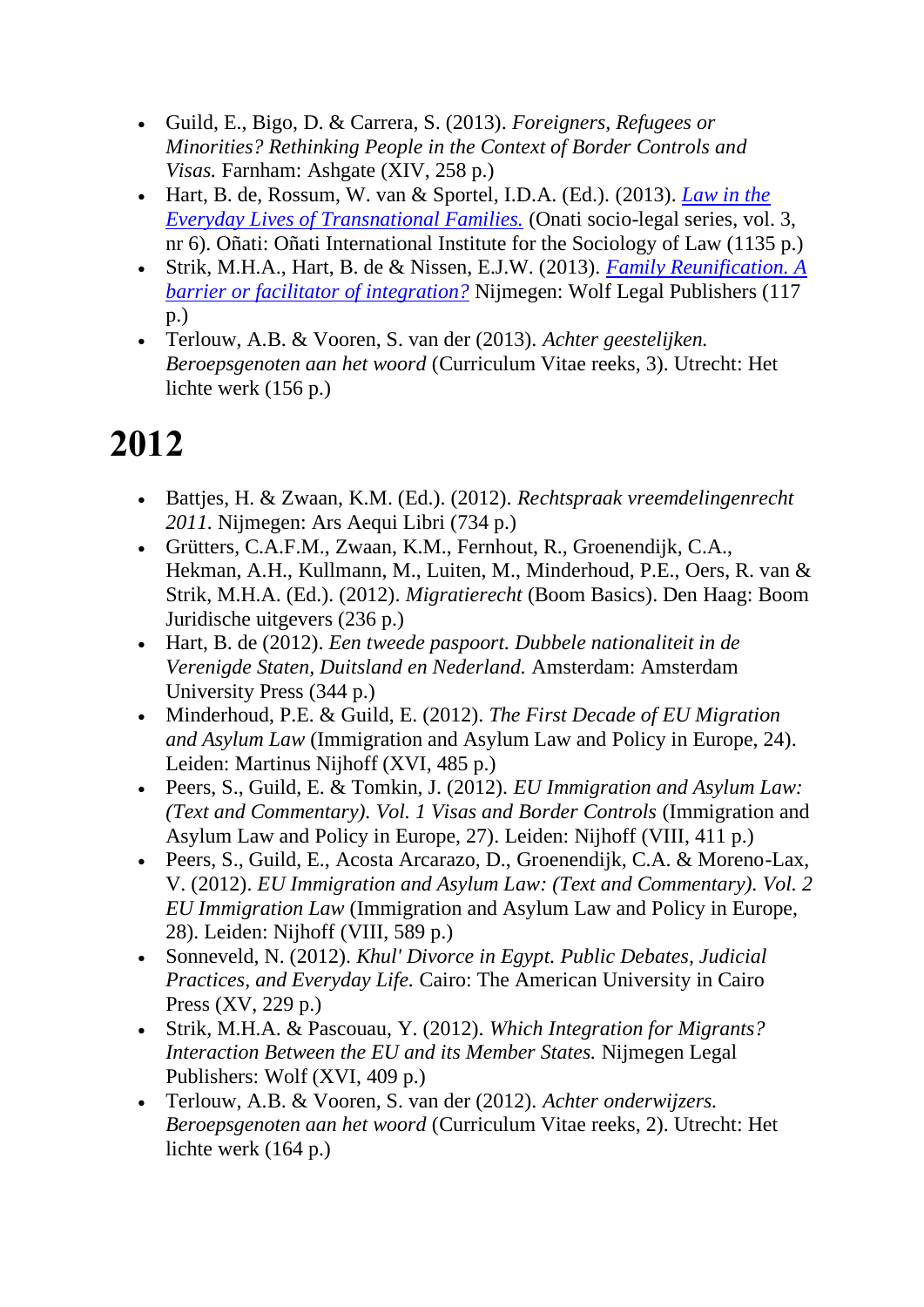- Battjes, H. & Zwaan, K.M. (Ed.). (2011). *Rechtspraak vreemdelingenrecht 2010.* Nijmegen: Ars Aequi Libri (642 p.)
- Brinkmann, G., Barwig, K. & Beichel-Benedetti, S. (2011). *Hohenheimer Tage zum Ausländerrecht 2010.* Baden Baden: Nomos (345 p.)
- Guild, E. & Mantu, S.A. (2011). *Constructing and Imagining Labour Migration. Perspectives of Control from five Continents.* Farnham: Ashgate (334 p.)
- Pool, C.M. (2011). *Migratie van Polen naar Nederland. In een tijd van versoepeling van migratieregels.* Den Haag: Boom Juridische Uitgevers (XV, 270 p.)
- Terlouw, A.B. & Vooren, S. van der (2011). *Achter advocaten.* Bilthoven: Celadon (157 p.)
- Terlouw, A.B. & Vooren, S. van der (2011). *Achter onderwijzers. Beroepsgenoten aan het woord.* Bilthoven: Celadon (164 p.)
- Terlouw, A.B., Mourik, K. van & Zwaan, K.M. (2011). *Gehoor geven. Een onderzoek naar de toepassing van IND-werkinstructie 2008/6 omtrent asielzoekers met psychische problemen.* Nijmegen: Wolf Legal Publishers (WLP) (VI, 104, [18] p.)
- Terlouw, A.B. & Zwaan, K.M. (2011). *Tijd en asiel. 60 jaar vluchtelingenverdrag* (Serie staat en recht, 7). Deventer: Kluwer (353 p.)
- Zwaan, K.M. (2011). *[The Returns Directive. Central themes, problem issues,](http://hdl.handle.net/2066/93444)  [and implementation in selected member states.](http://hdl.handle.net/2066/93444)* Nijmegen: Wolf Legal Publishers (XII, 149, [54] p.)

- Battjes, H. & Zwaan, K.M. (Ed.). (2010). *Rechtspraak vreemdelingenrecht 2009.* Nijmegen: Ars Aequi Libri (601 p.)
- Beck, A., Chan, T., Hart, B. de, Middelkoop, C. & Stam, D. (Ed.). (2010). *Mix jongeren in Nederland.* Utrecht: Forum/d'Jonge Hond (160 p.)
- Bigo, D., Carrera, S., Guild, E. & Walker, R.B.J. (2010). *Europe's 21st Century Challenge.* Farnham: Ashgate (352 p.)
- Groenendijk, C.A. & Luiten, M. (2010). *Rechten van Turkse burgers op grond van de Associatie EEG-Turkije.* Nijmegen: Wolf Legal Publishers (VI, 102 p.)
- Oers, R. van, Ersbøll, E. & Kostakopoulou, D. (2010). *A Re-definition of Belonging? Language and Integration Tests in Europe* (Immigration and Asylum Law and Policy in Europe, 20). Leiden: Nijhoff (XVIII, 338 p.)
- Terlouw, A.B. (2010). *Gelijkheid en diversiteit in de multiculturele samenleving* (Multiculturele samenleving in ontwikkeling, 5). Den Haag: Sdu Uitgevers (VII, 210 p.)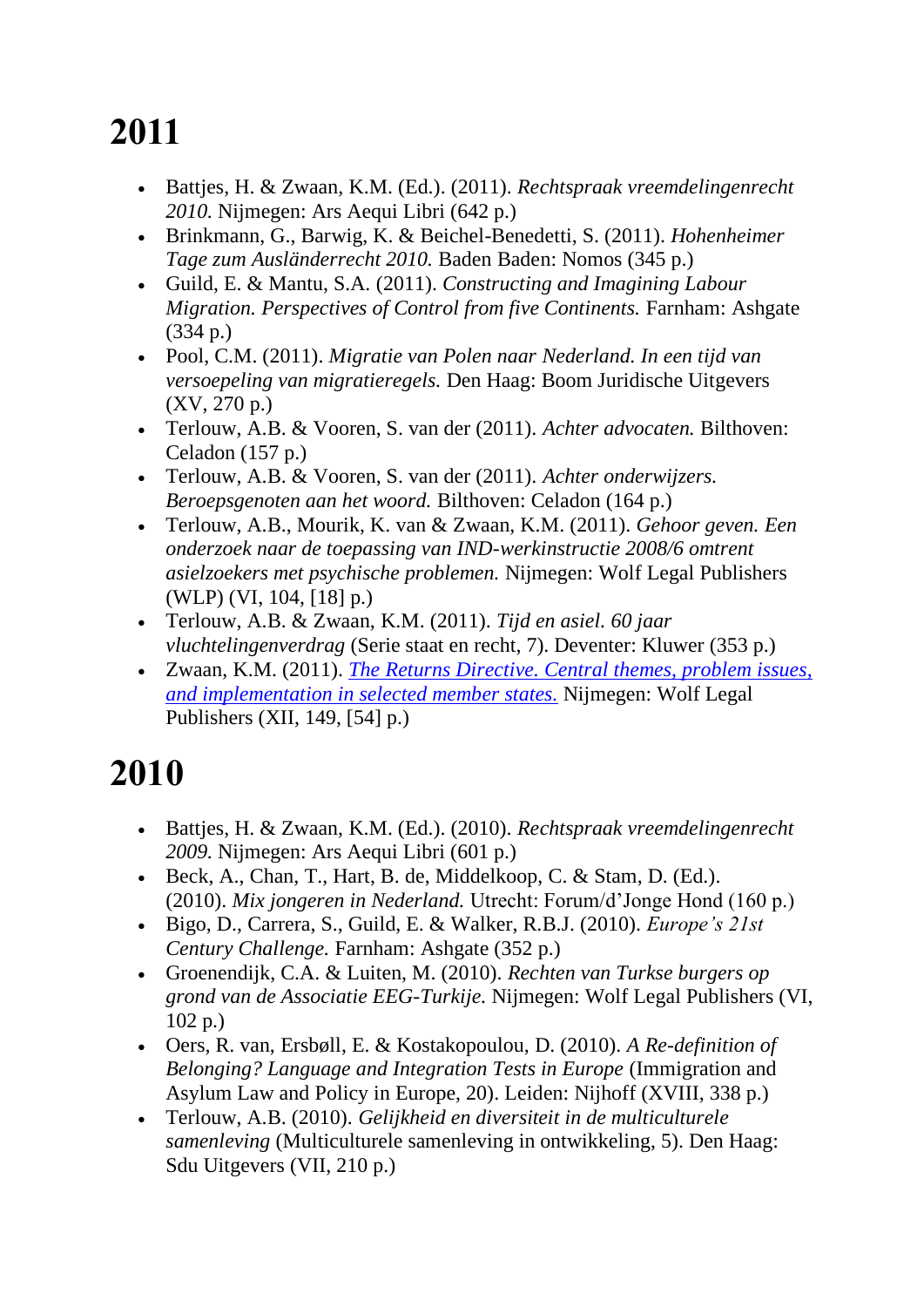- Zwaan, K.M., Muysken, P.C. & Verrips, M. (Ed.). (2010). *Language and Origin. The Role of Language in European Asylum Procedures: Linguistic and legal Perspectives.* Nijmegen: Wolf Legal Publishers (250 p.)
- Zwaan, K.M. (2010). *De verbrede leerplicht. De juridische (on)mogelijkheid van invoering van een verplichting tot het leren van de Nederlandse taal voor ouders van jonge kinderen met een risico op taalachterstand in het Nederlands.* Nijmegen: Wolf Legal Publishers (94 p.)

- Battjes, H. & Zwaan, K.M. (Ed.). (2009). *Rechtspraak vreemdelingenrecht 2008.* Nijmegen: Ars Aequi Libri (XX, 626 p.)
- Dam, D.P.L.M. van (2009). *Who's Right(s)? Internationaal toezicht op naleving van mensenrechten van migranten in Nederland 2000- 2008.* Nijmegen: Wolf Legal Publishers (XIII, 152 p.)
- Grütters, C.A.F.M. (2009). *De praktijk van de pardonregeling. De uitvoering op gemeentelijk niveau van de Regeling afwikkeling nalatenschap oude Vreemdelingenwet* (Monografieën vreemdeling en recht). Den Haag: Sdu uitgevers (190 p.)
- Guild, E., Groenendijk, C.A. & Carrera, S. (2009). *Illiberal Liberal States. Immigration, Citizenship and Integration in the EU.* Farnham: Ashgate (436 p.)
- Guild, E. (2009). *Security and Migration in the 21st Century.* Cambridge: Polity (216 p.)
- Guild, E. & Marin, L. (2009). *Still not Resolved? Constitutional Issues of the European Arrest Warrant.* Nijmegen: Wolf Legal Publishers (X, 308 p.)
- Guild, E. (2009). *War or Crime? National Legal Challenges in Europe to the War in Iraq.* Nijmegen: Wolf Legal Publishers (X, 743 p.)
- Guild, E. (2009). *Mikor Bűncselekmény a Háború? = Security and European human rights. Protecting individual rights in times of exception and military action. Vertaald in het Hongaars door Majtényi Balázs en Pap András László.* Boedapest: L'Harmattan Kiadó (136 p.)
- Minderhoud, P.E. & Trimikliniotis, N. (2009). *Rethinking the free Movement of Workers. The European Challenges ahead.* Nijmegen: Wolf Legal Publishers (VIII, 224 p.)

- Battjes, H. & Zwaan, K.M. (Ed.). (2008). *Rechtspraak vreemdelingenrecht 2007.* Nijmegen: Ars Aequi Libri (XVIII, 568 p.)
- Böcker, A.G.M., Havinga, T., Minderhoud, P.E., Put, H. van de, Groot-van Leeuwen, L.E. de, Hart, B. de, Jettinghoff, A. & Zwaan, K.M. (Ed.). (2008). *[Migratierecht en rechtssociologie, gebundeld in Kees' studies.](http://hdl.handle.net/2066/73850)*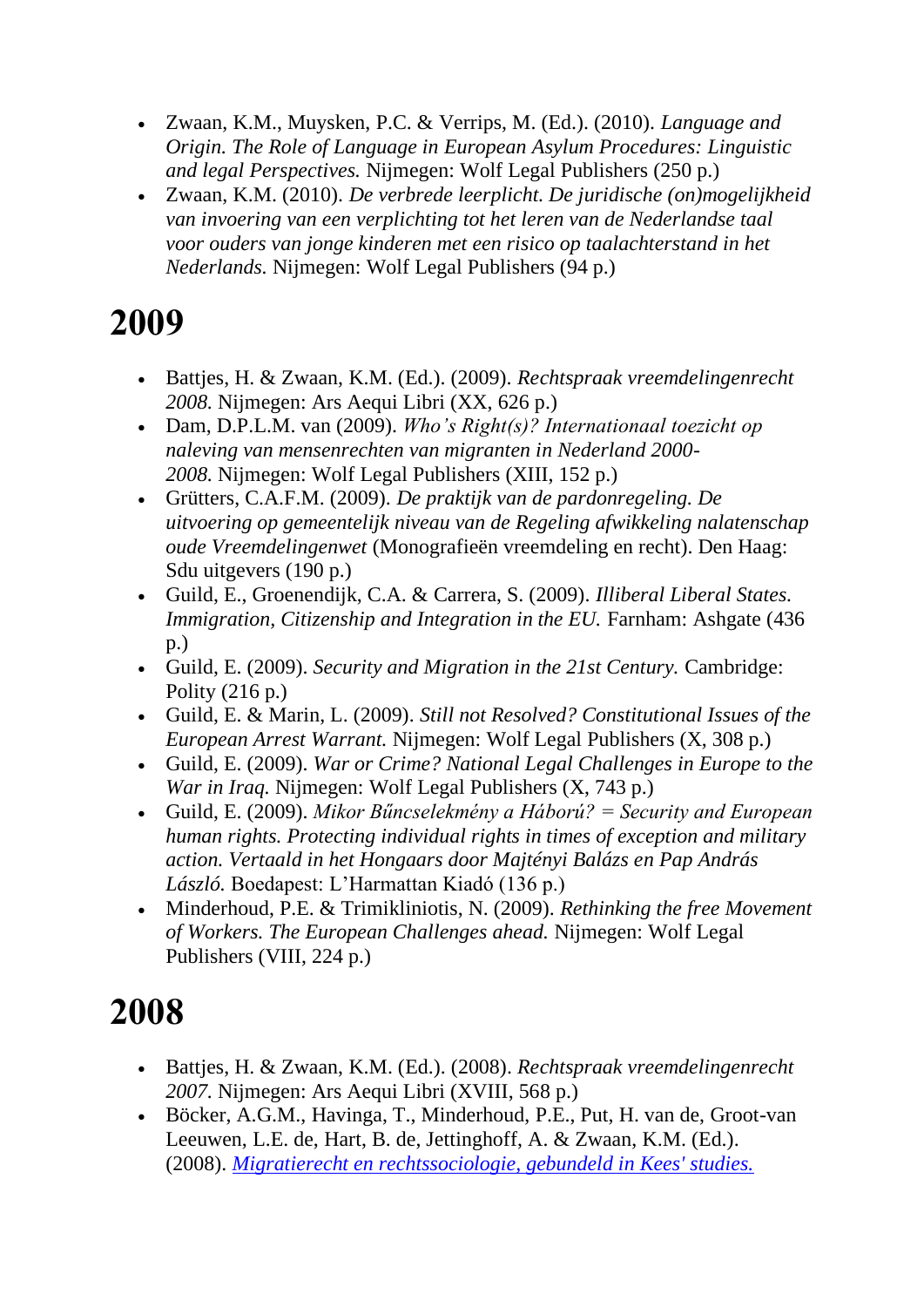*[Migration Law and Sociology of Law, Collected Essays in Honour of Kees](http://hdl.handle.net/2066/73850)  [Groenendijk.](http://hdl.handle.net/2066/73850)* Nijmegen: Wolf Legal Publishers (IX, 623 p.)

- Groenendijk, C.A. (2008). *Een venijnig proces.* Den Haag: Sdu Uitgevers (44 p.)
- Gronden, J.W. van de (2008). *The EU and WTO Law on Services. Limits to the Realization of General Interest Policies within the Services Markets?* (European Monographs, 63). Den Haag: Kluwer Law International (316 p.)
- Guild, E. & Geyer, F. (2008). *Security versus Justice? Police and Judicial Cooperation in the European Union.* Aldershot: Ashgate (XVI, 336 p.)
- Heer, J.C. de, Zwaan, K.M., Fernhout, R., Groenendijk, C.A., Hart, B. de, Lange, T. de & Minderhoud, P.E. (2008). *Migratierecht* (Boom Basics). Den Haag: Boom Juridische uitgevers (170 p.)
- Mantu, S.A. (2008). *The Boundaries of European Social Citizenship.* Nijmegen: Wolf Legal Publishers (VII, 78 p.)
- Zwaan, K.M. (Ed.). (2008). *[The Procedures Directive. Central Themes,](http://hdl.handle.net/2066/73859)  [Problem Issues, and Implementation in Selected Member States.](http://hdl.handle.net/2066/73859)* Nijmegen: Wolf Legal Publishers (xi, 264 p.)
- Zwaan, K.M. (Ed.). (2008). *De taalanalyse in de Nederlandse asielprocedure. Een juridische en linguïstische verkenning.* Nijmegen: Wolf Legal Publishers (XI, 192 p.)

- Baldaccini, A., Guild, E. & Toner, H. (2007). *Whose freedom, security and justice? EU immigration and asylum law and policy* (Essays in European law). Oxford: Hart (XXXI, 550 p.)
- Guild, E. (2007). *Security and European human rights. Protecting individual rights in times of exception and military action.* Nijmegen: Wolf Legal Publishers (IX, 82 p.)
- Guild, E. & Baldaccini, A. (2007). *Terrorism and the foreigner. A decade of tension around the rule of law in Europe* (Immigration and asylum law and policy in Europe, 11). Leiden: Nijhoff (XXII, 431 p.)
- Minderhoud, P.E., Havinga, T., Groot-van Leeuwen, L.E. de, Schuyt, K., Terlouw, A.B., Lucassen, L. & Engbersen, G.B.M. (2007). *[De januskop van](http://hdl.handle.net/2066/170369)  [het recht. Bijdragen aan het symposium gehouden ter gelegenheid van het](http://hdl.handle.net/2066/170369)  [25-jarig hoogleraarschap van prof. mr. C.A. Groenendijk aan de Faculteit](http://hdl.handle.net/2066/170369)  [der Rechtsgeleerdheid van de Radboud Universiteit Nijmegen.](http://hdl.handle.net/2066/170369)* Nijmegen: Wolf Legal Publishers (65 p.)
- Strik, M.H.A., Groenendijk, C.A., Fernhout, R., Dam, D.P.L.M. van & Oers, R. van (2007). *The Family Reunification Directive in EU Member states. The first year of implementation.* Nijmegen: Wolf Legal Publishers (VI, 92 p.)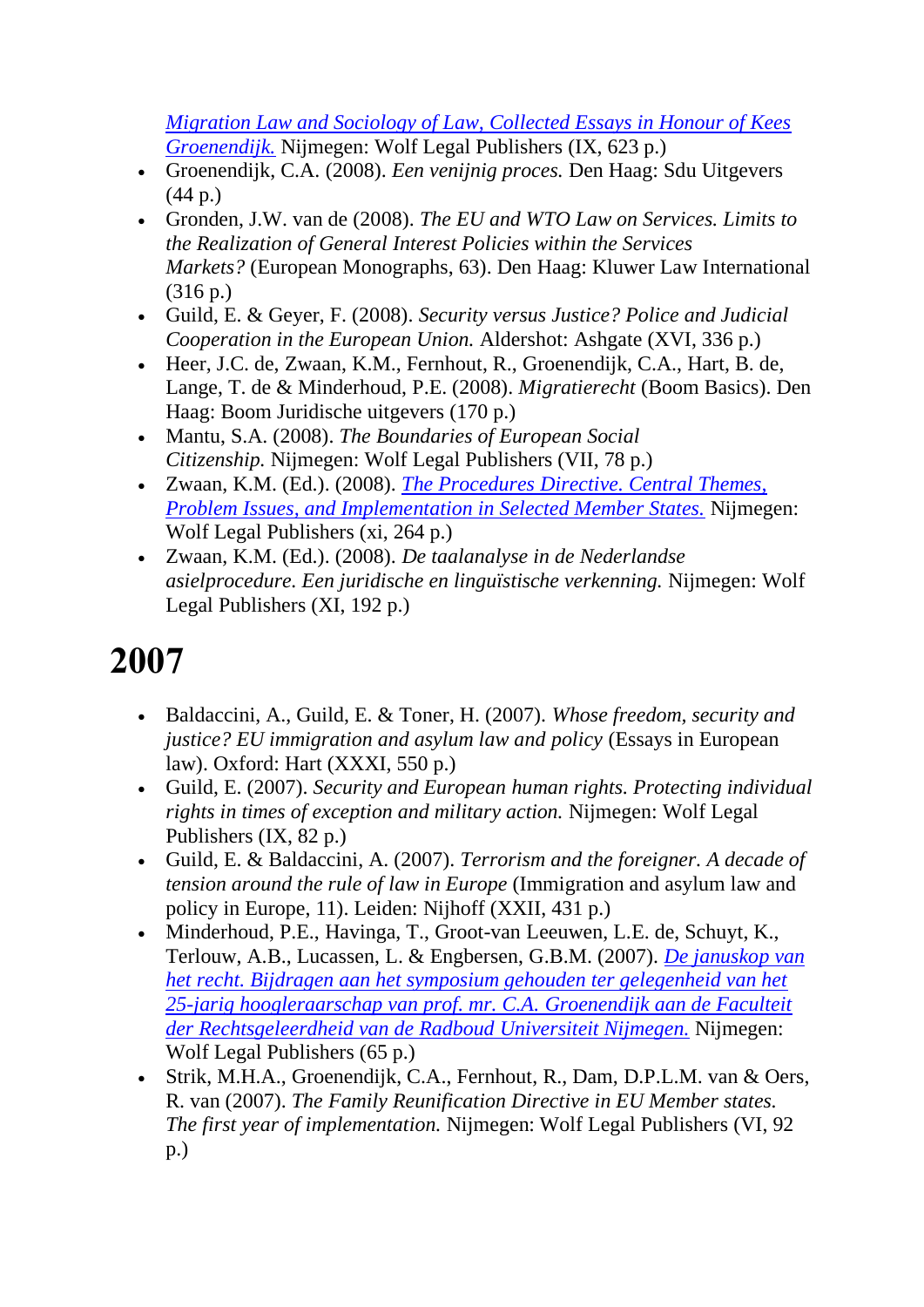- Zwaan, K.M. (2007). *[The Qualification Directive : central themes, problem](http://hdl.handle.net/2066/37466)  [issues, and implementation in selected member states.](http://hdl.handle.net/2066/37466)* Nijmegen: Wolf Legal Publishers (Onreg. gepagineerd p.)
- Zwaan, K.M. & Battjes, H. (Ed.). (2007). *Rechtspraak Vreemdelingenrecht 2006.* Nijmegen: Ars Aequi Libri (606 p.)
- Zwaan, K.M. & Battjes, H. (Ed.). (2007). *Rechtspraak Vreemdelingenrecht 2007.* Nijmegen: Ars Aequi Libri (568 p.)

- Battjes, H. & Zwaan, K.M. (Ed.). (2006). *Rechtspraak Vreemdelingenrecht 2005.* Nijmegen: Ars Aequi (516 p.)
- Bauböck, R., Ersbøll, E., Groenendijk, C.A. & Waldrauch, H. (Ed.). (2006). *Acquisition and Loss of Nationality. Policies and Trends in 15 European Countries. Volume 1: Comparative Analyses.* Amsterdam: Amsterdam University Press (499 p.)
- Bauböck, R., Ersbøll, E., Groenendijk, C.A. & Waldrauch, H. (Ed.). (2006). *Acquisition and Loss of Nationality. Policies and Trends in 15 European Countries. Volume 2: Country Analyses.* Amsterdam: Amsterdam University Press (588 p.)
- Böcker, A.G.M. & Groot-van Leeuwen, L.E. de (2006). *[Meer van minder in](http://hdl.handle.net/2066/54074)  [de rechterlijke macht. Etnische diversiteit onder rechters in zes](http://hdl.handle.net/2066/54074)  [landen.](http://hdl.handle.net/2066/54074)* Nijmegen: Wolf Legal Publishers (178 p.)
- Carlier, J.Y. & Guild, E. (2006). *The Future of Free Movement of Persons in the EU.* Brussel: Bruylant (322 p.)
- Groenendijk, C.A. & Hahn, A. (2006). *Met recht geslaagd. Nederlandse juristen van Marokkaanse en Turkse afkomst.* Den Haag: Sdu Uitgevers ( XII, 262 p.)
- Guild, E. (2006). *Constitutional Challenges to the European Arrest Warrant: a Challenge for European Law. The Merging of Internal and External Security.* Nijmegen: Wolf Legal Publishers (X, 272 p.)
- Guild, E. & Baldaccini, A. (2007). *Terrorism and the Foreigner: a Decade of Tension around the Rule of Law in Europe* (Immigration and Asylum Law and Policy in Europe, 11). Den Haag: Martinus Nijhoff (XXII, 431 p.)
- Guild, E. & Minderhoud, P.E. (Ed.). (2006). *Immigration and Criminal Law in the European Union: the Legal Measures and Social Consequences of Criminal Law in Member States on Trafficking and Smuggling in Human Beings.* Leiden: Martinus Nijhoff Publishers (VI, 424 p.)
- Oers, R. van (2006). *De naturalisatietoets geslaagd? Een onderzoek naar de totstandkoming en effecten van de naturalisatietoets.* Nijmegen: Wolf Legal Publishers (144 p.)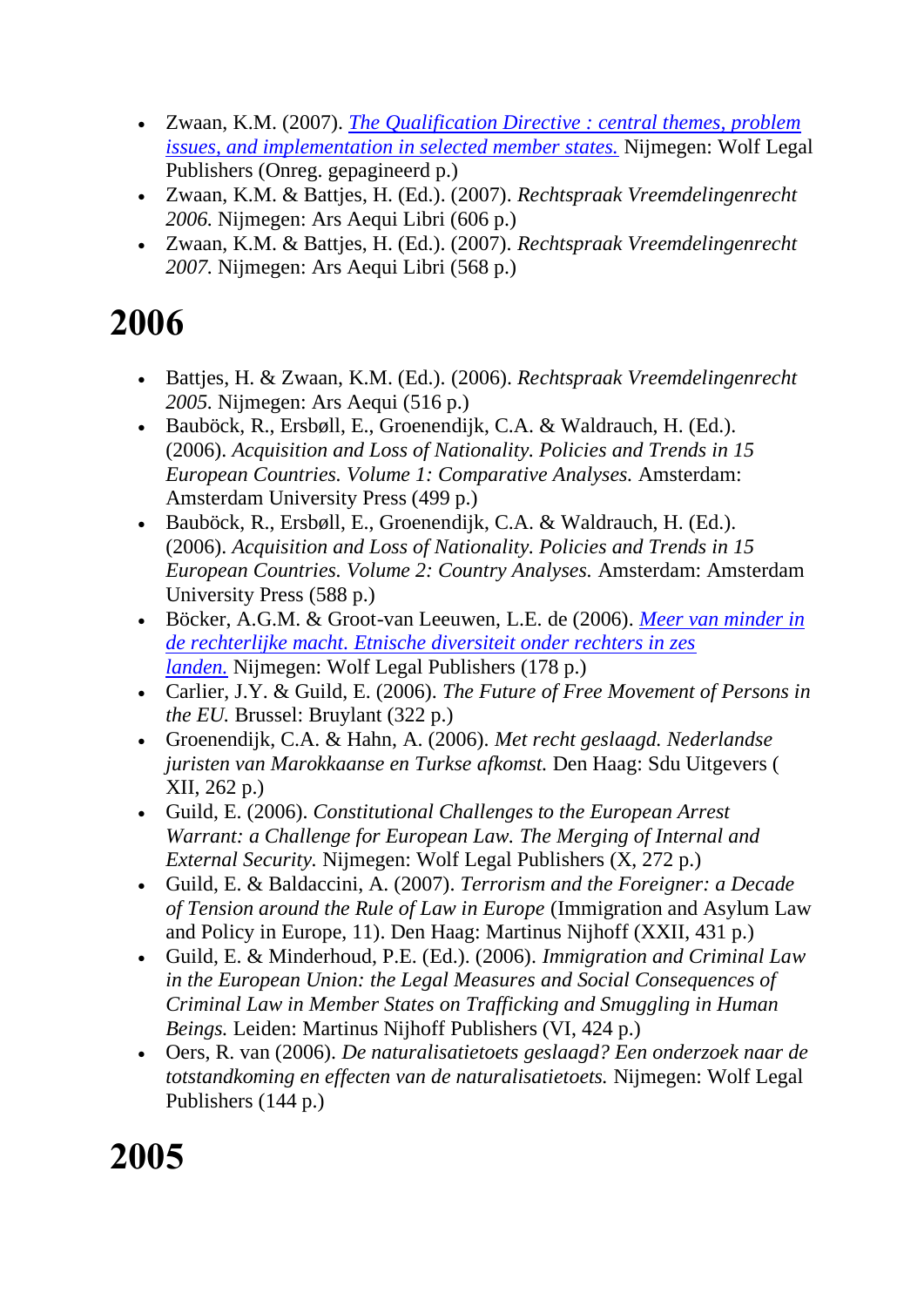- Battjes, H. & Zwaan, K.M. (Ed.). (2005). *Rechtspraak Vreemdelingenrecht 2005.* Nijmegen: Ars Aequi Libri (516 p.)
- Dieben, T. & Dieben, D.J. (2005). *When does War become Crime? Aspects of the Criminal Case against Eric O.* Nijmegen: Wolf Legal Publishers (IX, 55 p.)
- Doornbos, N. (2005). *Bij de hand in asielzaken: leidraad voor de asieladvocaat.* Nijmegen: Wolf Legal Publishers (XI, 208 p.)
- Guild, E., Andrees, B. & Linden, M.H. van der (2005). *Human Trafficking and Forced Labour Exploitation: Guidance for Legislation and Law Enforcement.* Geneva: International Labour Office (70 p.)
- Guild, E. & Carrera, S. (2005). *[No Constitutional Treaty? Implications for](http://shop.ceps.be/downfree.php?item_id=1266)  [the Area of Freedom, Security and Justice.](http://shop.ceps.be/downfree.php?item_id=1266)* (CEPS Working Documents, 231). Brussel: CEPS (28 p.)
- Guild, E. & Bigo, D. (Ed.). (2005). *Controlling Frontiers. Free Movement into and within Europe.* Aldershot: Ashgate (VII, 283 p.)
- Guild, E. & Selm, J. van (Ed.). (2005). *International Migration and Security. Opportunities and Challenges* (Routledge research in transnationalism, 18). London: Routledge (XVI, 280 p.)
- Hart, B. de & Prins, B. (Ed.). (2005). *[20 jaar](http://www.migrantenstudies.nl/inhoud/2005.htm##4)  [migrantenstudies.](http://www.migrantenstudies.nl/inhoud/2005.htm##4)* (Jubileumnummer Migrantenstudies, vol 21, nr. 4, 4). Houten: Bohn Stafleu Van Loghum
- Minderhoud, P.E. & Zwaan, K.M. (Ed.). (2005). *Rechtspraak Vreemdelingenrecht 2004.* Nijmegen: Ars Aequi Libri (464 p.)
- Zwaan, K.M. (2005). *UNHCR and the European Asylum Law.* Nijmegen: Wolff (149 p.)

- Boeles, P., Brouwer, E.R., Woltjer, A.J.Th. & Alfenaar, K. (2004). *Border Control and Movement of persons, towards effective legal remedies for individuals in Europe.* Utrecht: Standing Committee of Experts in International Immigration (23 p.)
- Bosch, M.L.A. van den, Zwaan, K.M. & Dijk, G.J. van (2004). *Medische aspecten van het Vreemdelingenbeleid. Bijlage bij het rapport Medische aspecten van het Vreemdelingenbeleid van de Landelijke Commissie Medische aspecten van het Vreemdelingenbeleid.* Nijmegen: Centrum voor Migratierecht (VII, 154 p.)
- Groenendijk, C.A., Minderhoud, P.E. & Guild, E. (Ed.). (2004). *European Report on the Free Movement of Workers in 15 EU Member States in 2002- 2003.* Nijmegen: Centre for Migration Law (40 p.)
- Guild, E. (2004). *The Legal Elements of European Identity: EU Citizenship and Migration Law* (Kluwer European law library, 1). Den Haag: Kluwer Law International (265 p.)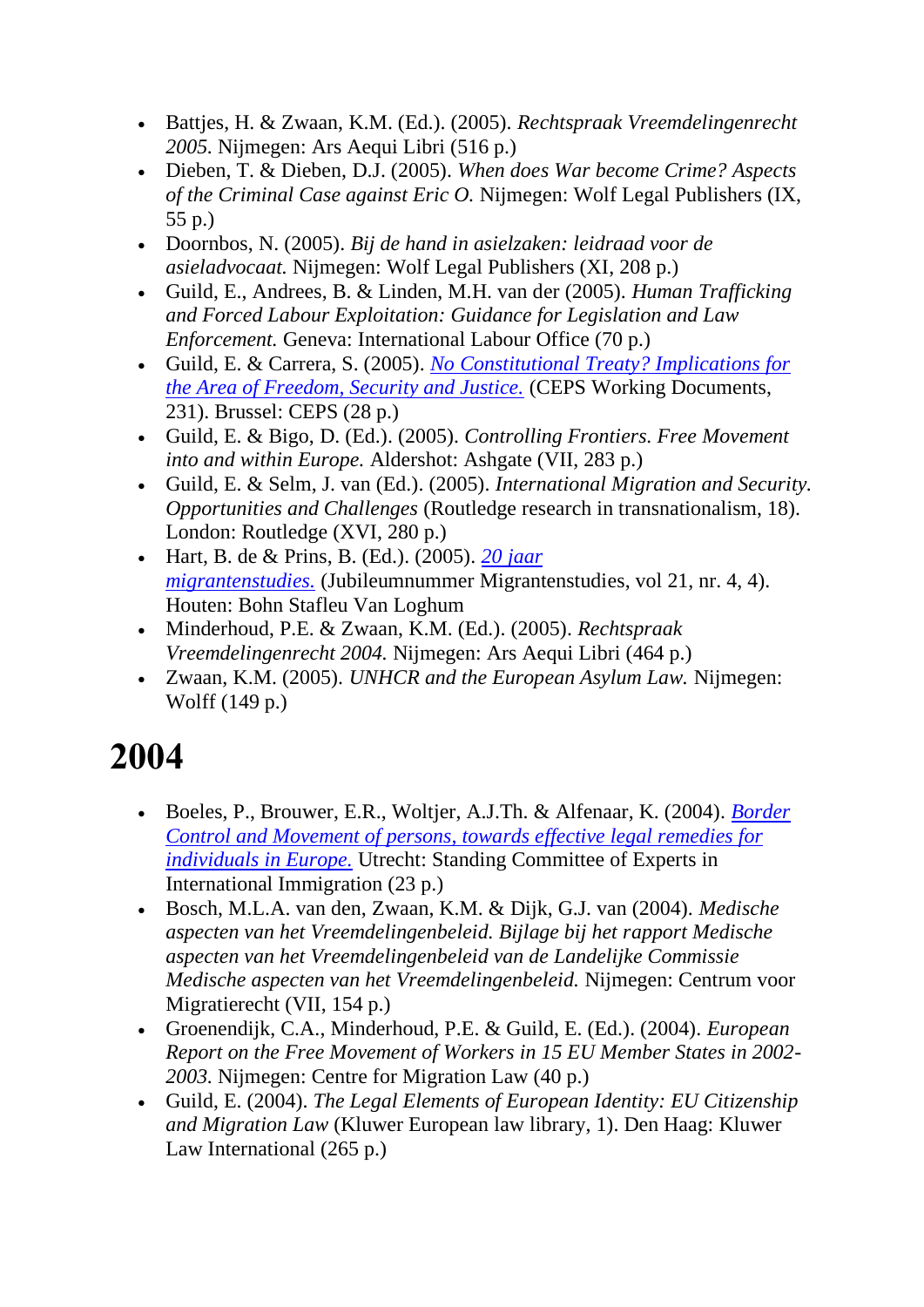- Hart, B. de, Böcker, A.G.M. & Michalowski, I. (Ed.). (2004). *[Migration and](http://www.imis.uni-osnabrueck.de/pdffiles/imis24.pdf)  [the Regulation of Social Integration.](http://www.imis.uni-osnabrueck.de/pdffiles/imis24.pdf)* (IMIS-Beiträge, 24 (special issue)). Osnabrück: Institut für Migrationsforschung und Interkulturelle Studien (IMIS), Universität Osnabrück (240 p.)
- Lange, T. de & Hendrickx, I. (2004). *Toelating van vreemdelingen voor verblijf bij religieuze organisaties. Beleid en praktijk in Nederland voor en na de Vreemdelingenwet 2000.* Nijmegen: Wolf Legal Publishers (VIII, 173 p.)
- Mascini, P. & Doornbos, N. (Ed.). (2004). *Onbekend terrein. Grenzen van het vreemdelingenbeleid* (AST-thema, 31/1). Amsterdam: Stichting Amsterdams Sociologisch Tijdschrift (241 p.)
- Minderhoud, P.E. & Woltjer, A.J.Th. (2004). *Rechtspraak Vreemdelingenrecht 2003.* Nijmegen: Ars Aequi Libri (550 p.)
- Pool, C.M. (2004). *Polish migrants, the Netherlands and the EU: tug-of-war in tiangle. Paper presented at the 4th International Conference Contemporary Migration Issues, 21-23 November 2003.* Warsaw: First independent University of Business and Government
- Snoeijs, H.K. (2004). *Klemmende redenen van humanitaire aard. Duidelijk omlijnde asiel- en reguliere gronden of restcategorie?* Nijmegen: Wolf Legal Publishers
- Zwaan, K.M. (2004). *UNHCR and the new European Asylum Law. UNCHR's options and possibilities in the changing European Union legal landscape with particular emphasis on UNHCR co-operation with the European Court of Justice.* Nijmegen: Centre for Migration Law Radboud University Nijmegen (155 p.)

- Brouwer, E.R., Catz, P. & Guild, E. (2003). *Immigration, Asylum and Terrorism. A Changing Dynamic in European Law. Recht & Samenleving, deel 19.* Nijmegen: KU Nijmegen (202 p.)
- Doornbos, N. (2003). *De papieren asielzoeker. Institutionele communicatie in de asielprocedure.* Nijmegen: GNI (270 p.)
- Groenendijk, C.A., Guild, E. & Minderhoud, P.E. (Ed.). (2003). *In Search of Europe's Borders.* Den Haag: Kluwer (294 p.)
- Guild, E. (2003). *Memorandum on Europol's Role in Fighting Crime. House of Lords Select Committee on the European Union, 5th Report, Session 2002/3.*
- Guild, E., Brouwer, E.R. & Catz, P. (Ed.). (2003). *Asylum and Terrorism: a Changing Dynamic in European Law* (Recht & Samenleving, 19). Nijmegen: GNI (202 p.)
- Lange, T. de, Verbeek, S., Cholewinski, R. & Doomernik, J. (2003). *[Arbeidsimmigratie naar Nederland. Regulering en demografische en](https://hdl.handle.net/2066/208208)  [economische aspecten in internationaal vergelijk.](https://hdl.handle.net/2066/208208)* Den Haag: ACVZ (204 p.)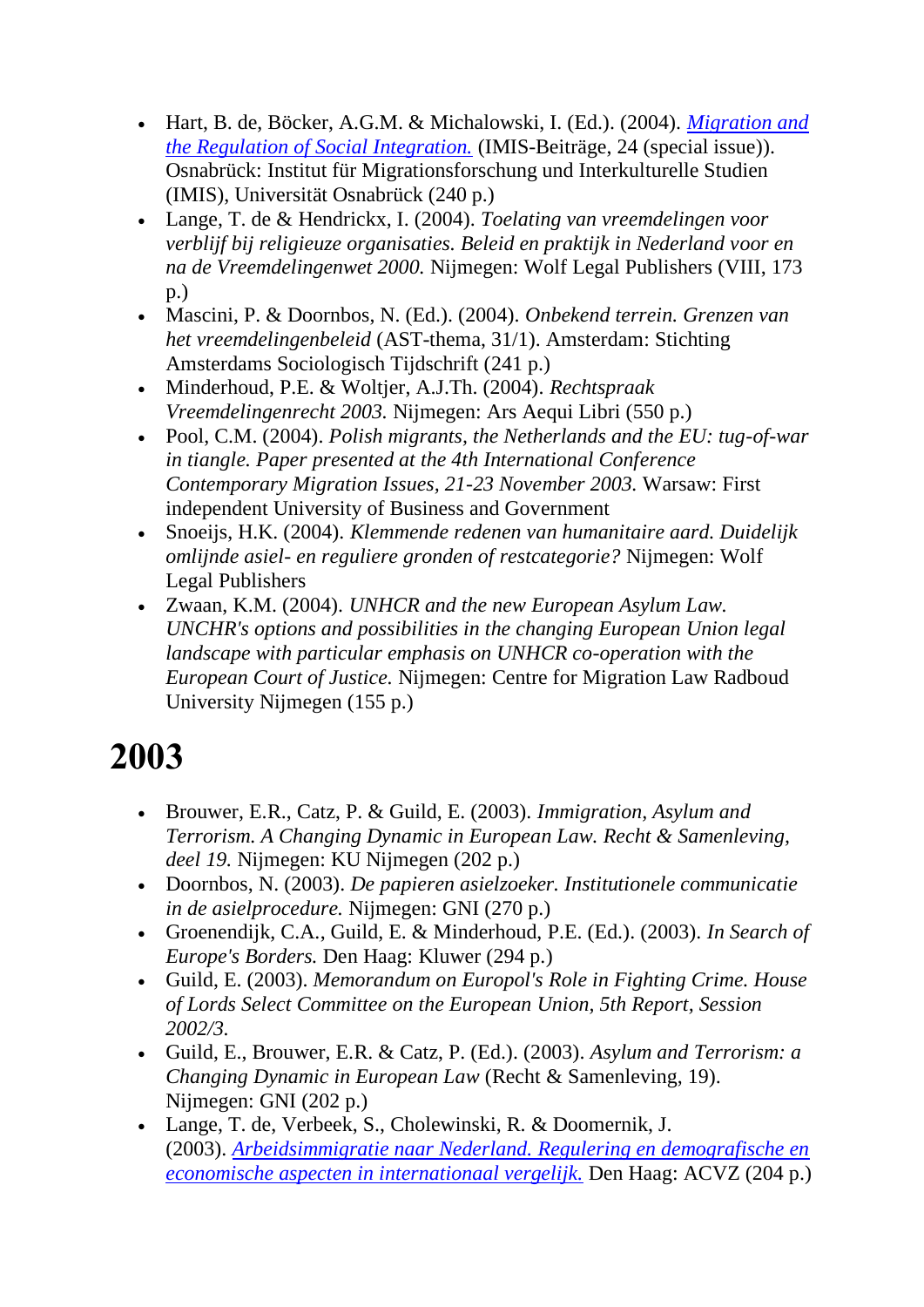- Pool, C.M. (2003). *Contemporary migration from Poland to the Netherlands. Paper presented at the Dutch-German Research conference on migration and integration, April 2003.* Wassenaar: NIAS
- Terlouw, A.B. (2003). *Binnen 48 uur. Zorgvuldige behandeling van asielverzoeken?* Nijmegen: Wolf Legal Publishers (324 p.)
- Terlouw, A.B. & Woltjer, A.J.Th. (2003). *Rechtspraak vreemdelingenrecht 2002.* Nijmegen: Ars Aequi (532 p.)

- Böcker, A.G.M. (2002). *[Identificatieplicht: oplossing of oorzaak van](http://hdl.handle.net/2066/31880)  [problemen. Reeks Recht en Samenleving nr 17.](http://hdl.handle.net/2066/31880)* (Reeks Recht en Samenleving, nr. 17). Nijmegen: GNI (IX, 135 p.)
- Böcker, A.G.M. & Guild, E. (2002). *Implementation of the Europe Agreements in France, Germany, the Netherlands and the UK: Movement of persons.* London: Platinium (XVIII, 219 p.)
- Böcker, A.G.M. (2002). *The Establishment Provisions of the Europe Agreements: Implementation and Mobilisation in Germany and the Netherlands. Diskussionspapiere des Zentrums für Europäische Rechtspolitik an der Universität Bremen (ZERP) 1/2002* (Diskussionspapiere des Zentrums für Europäische Rechtspolitik an der Universität Bremen (ZERP), 1/2002). Bremen: Zerp (44 p.)
- Böcker, A.G.M. (2002). *Wetenschap en de identificatieplicht. De rol van de wetenschap bij de totstandkoming van de Wet op de Identificatieplicht* (Rapporten W&S, 2002-1). Nijmegen: Interfacultaire werkgroep Wetenschap & Samenleving (54 p.)
- Bosch, M.L.A. van den (2002). *Gescheiden gronden. Een onderzoek naar de samenloop van een reguliere aanvraag om toelating en een asielaanvraag.* Utrecht: Forum (48 p.)
- Zwaan, K.M., Dijk, G.J. van & Bosch, M.L.A. van den (2002). *Medicalisering van Vreemdelingenbeleid. Rapport in opdracht van de Commissie Medische Aspecten van het Vreemdelingenbeleid.* Den Haag: Landelijke Commissie Medische Aspecten van het Vreemdelingen (154 p.)

- Groenendijk, C.A., Guild, E. & Barzilay, R. (2001). *The Legal Status of Third Country Nationals who are Long Term Residents in a Member State of the European Union.* Brussel: Office for Official Publications of the European Commission (113 p.)
- Groenendijk, C.A. & Barzilay, R. (2001). *Verzwakking van de rechtspositie van toegelaten vreemdelingen (1990-2000).* Utrecht: Forum (70 p.)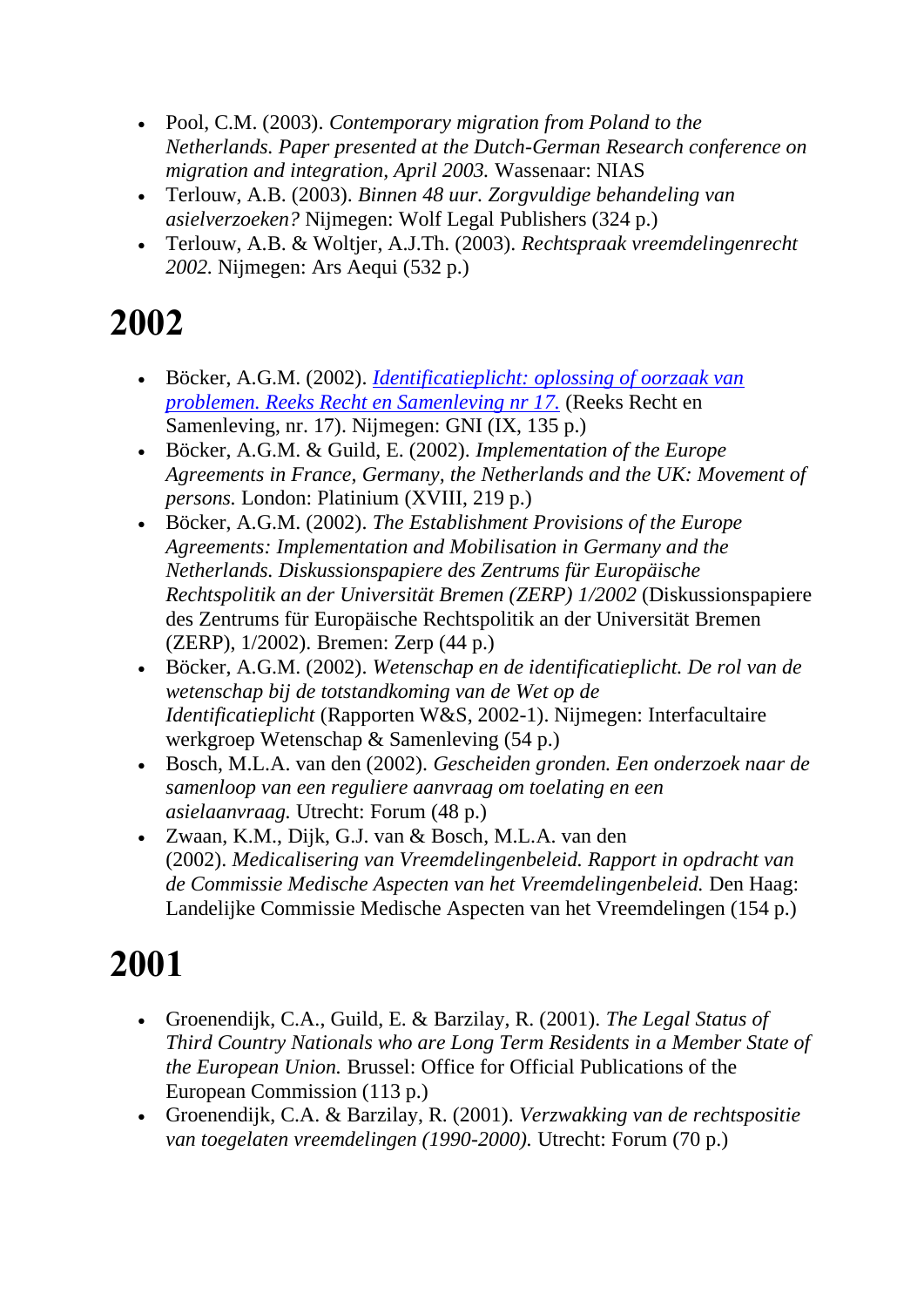- Groenendijk, C.A. & Brouwer, E.R. (Ed.). (2001). *Derdelanders in de Europese Unie, Europees migratierecht vanuit Nederlands perspecief.* Utrecht: Forum (189 p.)
- Guild, E. (2001). *Immigration Law in the European Community.* Den Haag: Kluwer Law International (240 p.)
- Guild, E. & Harlow, C. (2001). *Implementing Amsterdam: Immigration and Asylum rights in EC Law.* Oxford: Hart Publishing (250 p.)
- Guild, E. & Minderhoud, P.E. (2001). *Security of Residence and Expulsion: Protection of Aliens in Europe.* Den Haag: Kluwer Law International (256 p.)
- Minderhoud, P.E. (2001). *Vreemdelingen en voorzieningen, De uitwerking van het koppelingsbeginsel in de Invoeringswet Vw 2000.* Utrecht: Forum (128 p.)
- Rath, J., Penninx, R., Groenendijk, C.A. & Meijer, A. (2001). *Western Europe and its Islam. International Comparative Social Studies, vol. II.* Leiden-Boston-Köln: Brill (XII + 308 p.)

- Bunyan, T., Busch, H., Guild, E. & Peers, S. (2000). *The Impact of the Amsterdam Treaty on Justice and Home Affairs Issues . European Parliament Civil Liberties Series, nr. 3.* Brussels
- Bunyan, T. (2000). *The Impact of the Amsterdam Treaty on Justice and Home Affairs Issues. European Parliament. Civil Liberties Series, vol. 3.* Brussels: European Parlement
- Groenendijk, C.A. & Minderhoud, P.E. (2000). *Niederlande/The Netherlands, in Rechtliche Instrumente der Integration von Einwanderern im Europäischen Vergleich 1.* Wien: Europaisches Zentrum f. Wohlfartspolitik und Sozialforschung (311-342 p.)
- Groenendijk, C.A., Guild, E. & Barzilay, R. (2000). *The Legal Status of Third Country Nationals who are Long Term Residents in a Member State of the European Union. Rapport voor Europese Commissie .* Nijmegen (116 p.)
- Groenendijk, C.A., Peers, S., Guild, E. & Barzilay, R. (2000). *The legal status of persons admitted for family reunion. A comparative study of Law and Practice in some European states . Community Relations Series.* Strasbourg: Council of Europe (78 p.)
- Guild, E. (2000). *Thirty years of free movement of workers in Europe.* Leuven: European Commission and Université Catholique de Louvain (61-165 p.)
- Trifunovska, S.M. (2000). *Minority Rights in Europe - European Minorities and Languages .* Den Haag: T.M.C. Asser Press (600 p.)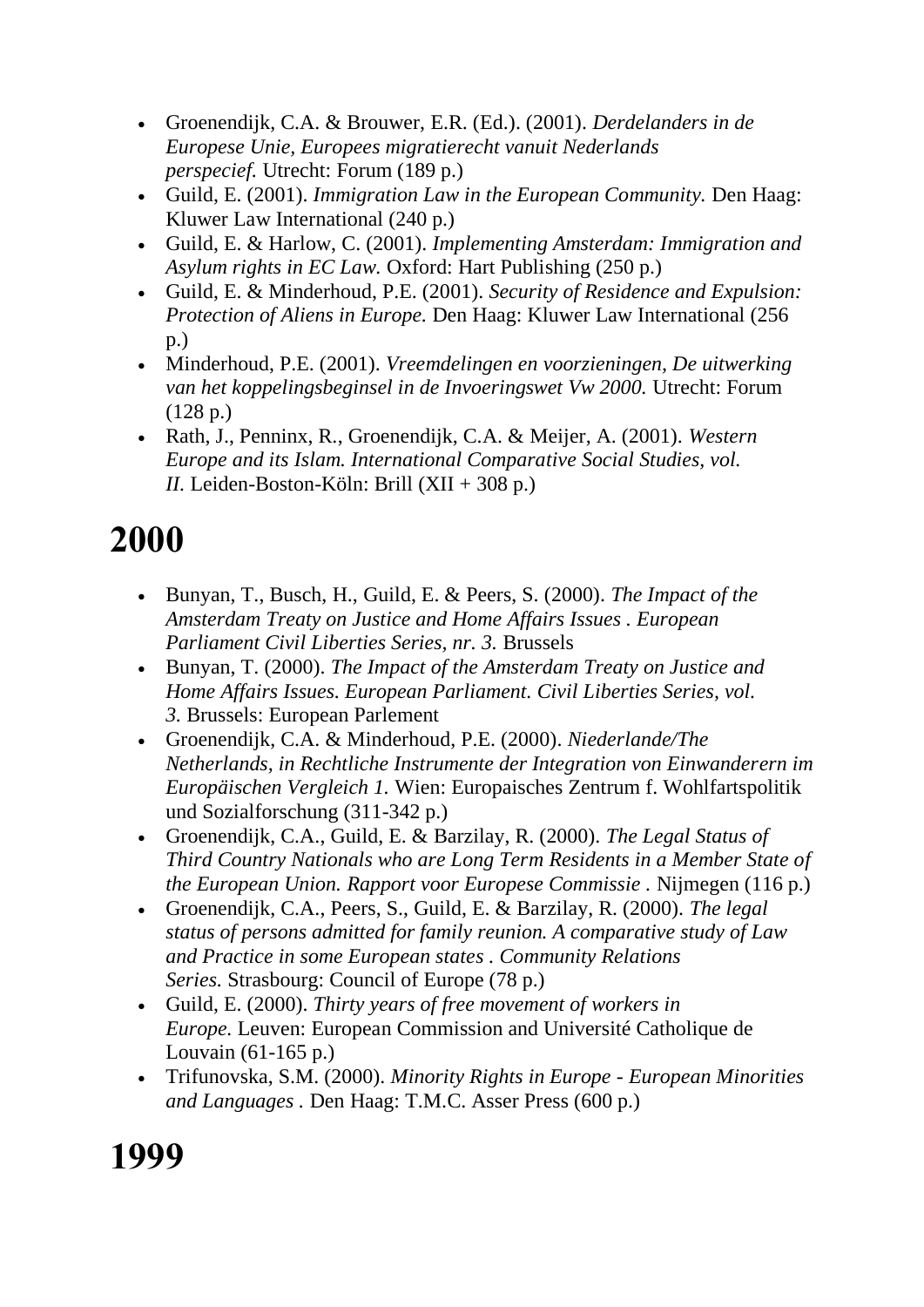- Fernhout, R., Drupsteen, T.G. & Haan, P. de (1999). *Bestuursrecht in de sociale rechtsstaat. deel 1, XXIII.* Deventer: Kluwer (303 p.)
- Fernhout, R. (1999). *Dertig jaar vrij verkeer van werknemers.* Nijmegen: GNI (116 p.)
- Fernhout, R. (1999). *Rechtspraak Vreemdelingenrecht 1998 .* Nijmegen: Ars Aqui Libri (434 p.)
- Fernhout, R., Boeles, P., Gerritsma, E. & Kuijpers, A.M. (in press). *Vorming van Europees Immigratie- en asielrecht.* Den Haag: WODC (278 p.)
- Spijkerboer, T.P., Vermeulen, B.P. & Fernhout, R. (1999). *Internationaal Immigratierecht.* Den Haag: Sdu Uitgevers (387 p.)
- Spijkerboer, T.P. (1999). *The regulation of Clandestine Immigrants in the European Union: country report on the Netherlands, Odysseus Network on Immigration and Asylum.* Amsterdam: Het Spinhuis
- Spijkerboer, T.P., Steenbergen, J.D.M. & Vermeulen, B.P. (1999). *Verdragen van belang voor het Nederlands Migratierecht .* Den Haag: WODC (356 p.)

- Böcker, A.G.M. & Havinga, T. (1998). *[Asylum Migration to the European](http://hdl.handle.net/2066/31898)  [Union: Patterns of origin and destination.](http://hdl.handle.net/2066/31898)* (Document / European Commission). Luxembourg: Office for Official Publications of the European Communities (121 p.)
- Böcker, A.G.M., Groenendijk, C.A., Havinga, T. & Minderhoud, P.E. (1998). *Regulation of Migration: International experiences. Studies on migration & ethnicity.* Amsterdam: Het Spinhuis (279 p.)
- Böcker, A.G.M. & Doornbos, N. (Ed.). (1998). *[Asielzoekers.](http://www.migrantenstudies.nl/inhoud/1998.htm)* (Jubileumnummer Migrantenstudies, vol 14, nr. 4). Houten: Bohn Stafleu Van Loghum (209-276 p.)
- Fernhout, R. (1998). *Persecution by Third Parties.* Den Haag
- Fernhout, R. (1998). *The Harmonised Application of the Definition of the Term 'Refugee' in the European Union, Refugee and Asylum Law, Assessing the Scope for Judicial Protection.* Utrecht
- Groenendijk, C.A. (1998). *Security of Residence of Long-Term Migrants.* Straatsburg: Raad van Europa
- Groenendijk, C.A., Guild, E. & Dogan, H. (1998). *Security of Residence of Long-Term Migrants .* Straatsburg (125 p.)
- Groenendijk, C.A. & Minderhoud, P.E. (1998). *The Netherlands. . Report on immigration law and the legal status of aliens in the Netherlands .* Wenen/Bielefeld: Institute of Advanced Studies (32 p.)
- Groenendijk, C.A. (1998). *The Netherlands. Report on immigration law and the legal status of aliens in the Netherlands.* Wien/Bielefeld: Institute of Advanced Studies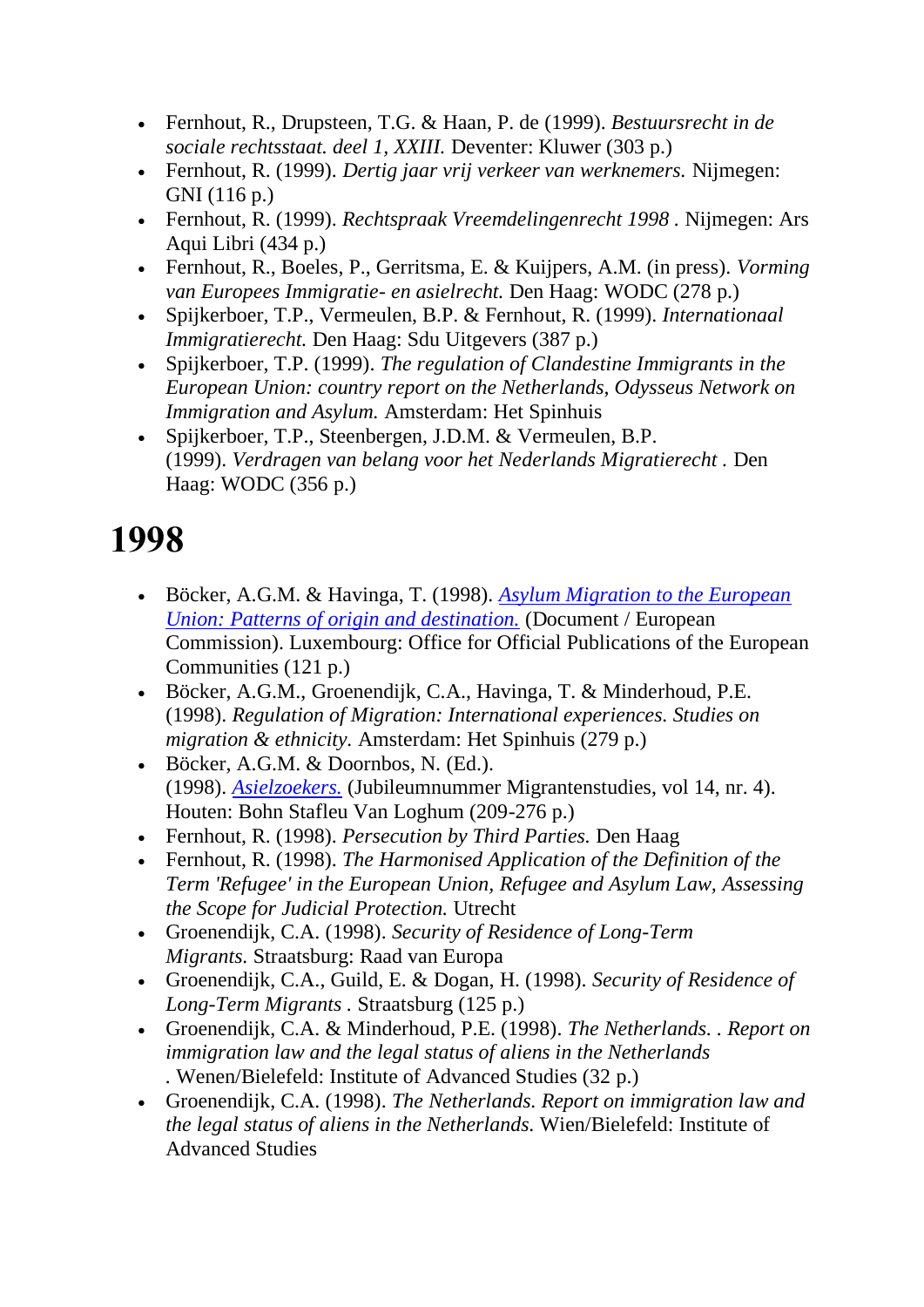- Guild, E., Groenendijk, C.A. & Dogan, H. (1998). *[Security of Residence of](http://hdl.handle.net/2066/180597)  [Long Term Migrants: . a comparative study of law and practice in European](http://hdl.handle.net/2066/180597)  [countries .](http://hdl.handle.net/2066/180597)* Strasbourg: Council of Europe (117 p.)
- Guild, E. (1998). *The European Court of Justice on the European Convention on Human Rights Who Said What When.* The Hague: Kluwer Law International
- Guild, E. & Lesieur, G. (1998). *The European Court of Justice on the European Convention on Human Rights Who Said What When.* The Hague: Kluwer Law International (440 p.)
- Guild, E. & Lesieur, G. (1998). *The European Court of Justice on the European Convention on Human Rights Who Said What When .* The Hague: Kluwer Law International (440 p.)
- Spijkerboer, T.P. (1998). *Harmonisatie van het asielrecht in de Europese Unie. Een rechtsvergelijkende analyse.* Deventer: Kluwer
- Vermeulen, B.P., Spijkerboer, T.P., Zwaan, K.M. & Fernhout, R. (1998). *Persecution by Third Parties .* Den Haag

- Böcker, A.G.M. & Vogel, D. (1997). *Duldung des Aufenthalts von Ausländern. Hypothesengenerierung am Beispiel Deutschlands und der Niederlande* (ZeS-Arbeitspapier, 13/97). Bremen: Universität Bremen, Zentrum für Sozialpolitik (28 p.)
- Doornbos, N. (1997). *Het overlegmodel in de asielprocedure. Een onderzoek naar de werking van het overlegmodel in het aanmeldcentrum Schiphol en de onderzoeks- en opvangcentra Oisterwijk en Schalkhaar.* Nijmegen: GNI
- Fernhout, R. (1997). *Rechtspraak Vreemdelingenrecht 1996.* Nijmegen: Ars Aequi Libri
- Spijkerboer, T.P. (1997). *Grensoverschrijdingen. Opstellen over vreemdelingen en recht.* Utrecht: Nederlands Centrum Buitenlanders

- Böcker, A.G.M. & Havinga, T. (1996). *[Asylum Migration to the European](http://hdl.handle.net/2066/31905)  [Union: Patterns of origin and destination .](http://hdl.handle.net/2066/31905)* Nijmegen: Institute for the Sociology of Law (121 p.)
- Fernhout, R. (1996). *Rechtspraak Vreemdelingenrecht 1995.* Nijmegen: Ars Aequi Libri
- Fernhout, R. & Steenbergen, J.D.M. (1996). *Rechtspraak Vreemdelingenrecht 1995 .* Nijmegen: Ars Aequi Libri (xviii + 382 p.)
- Groenendijk, C.A., Rath, J., Penninx, R. & Meijer, A. (1996). *Nederland en zijn islam. Een ontzuilende samenleving reageert op het ontstaan van een*